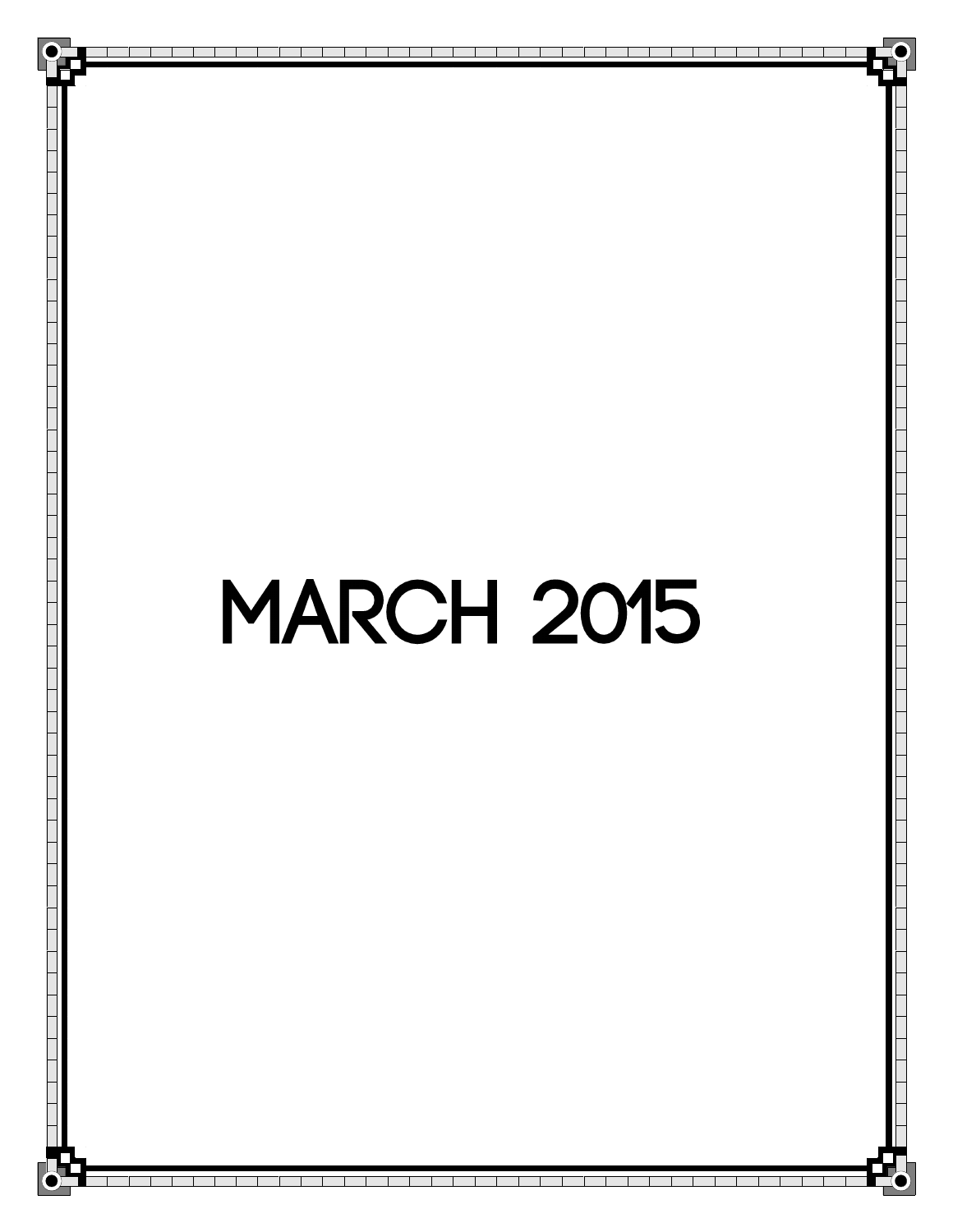#### "ArchAero"

### DISASTER – RESILIENT SCHOOL/ EVACUATION CENTER FOR SASMUAN, PAMPANGA

Charlon S. David Charlon M. Faustino Ermin B. Isip Jose Carlo B. Lapuz Joel S. Manlulu Mark Joel M. Musni Karen Anne I. Ocampo Rose Ann M. Santos Dani Irvin G. Torrefiel

The need for an adaptive and time relevant study on disaster response has reached its climax in these most urgent times. Taking this into considerations, this thesis study is dedicated to materializing a means of revolutionizing disaster – resilient engineering design in a world of unpredictable possibilities.

The problem of reducing the effects of typhoons characterized by strong winds in the most vulnerable communities in the Philippines is the core concern of this study. The proponents consider this study as significant as it aimed to design a disaster-resilient school/evacuation center for communities to function even in the presence of natural disasters.

The "AchAero" is introduced as a new strategy on how to lessen the effects of natural disaster on mankind. The project is designed with an aerodynamic inspired domes with respect to its aerodynamic shape. The likelihood of this scenario assumed that is structures are subjected to this revolutionized design, then many casualties will be saved at times of severe environmental catastrophes.

Out of the data gathered by the proponents through researches, interviews, and experimentation, it was found out there that the efficiency of the conventional design of schools that are used as an alternative evacuation center can be improved.

In the process the design criteria of the study were based in the provisions and specification of the National Structural Code of the Philippines (NSCP) 2010 Edition and Association of Structural Engineers of the Philippines (ASEP) Steel Handbook Manual 2004, Design of Steel Structures, SK Duggal (2209, Third Edition) and Module 5 Cables and Arches, Version 2 CE IIT, Kharagpur. However, the feasibility of the proposed project, as a school/evacuation center to prospecr developer (government/non-governmental) will depend upon the obtained findings of future researchers.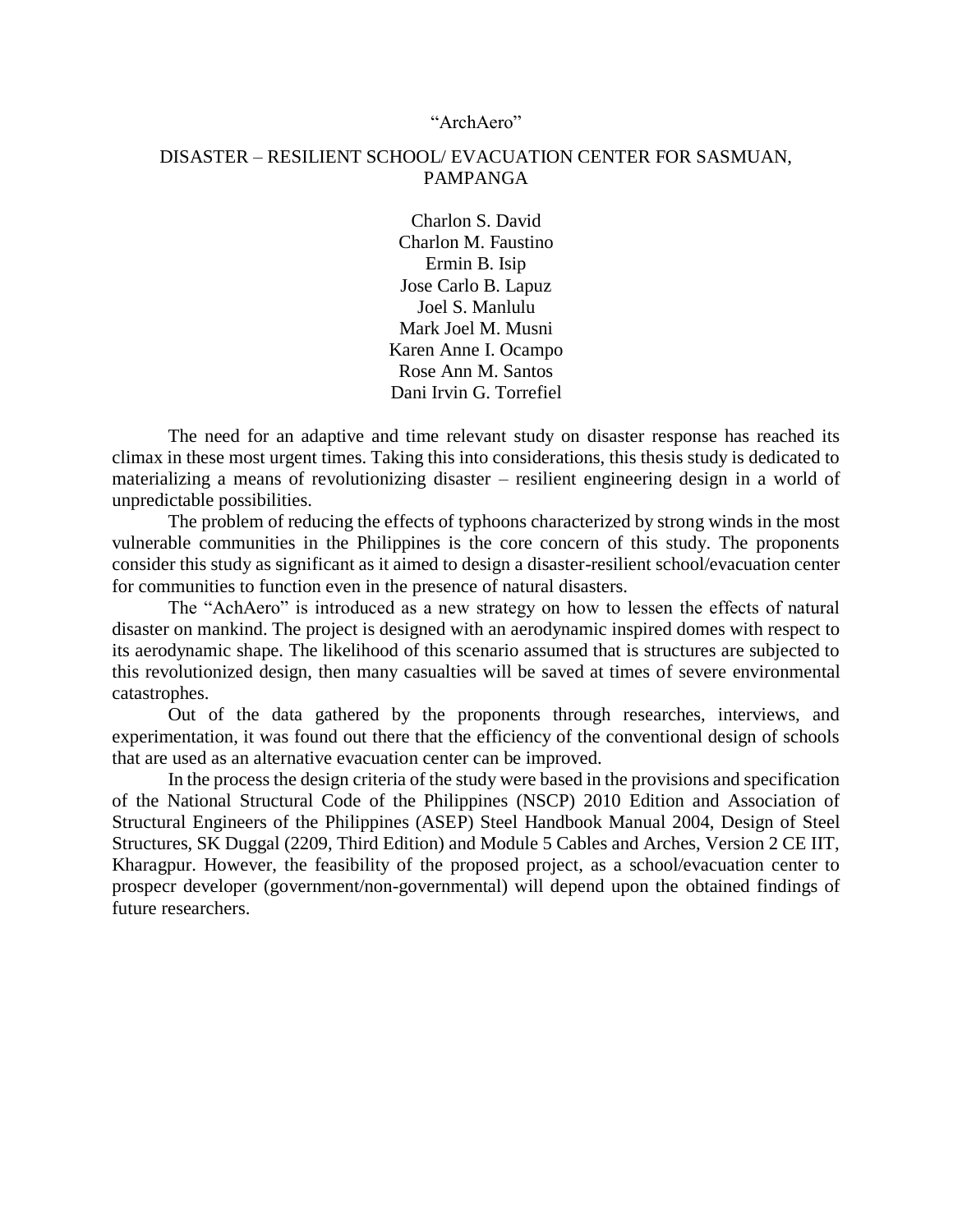## DESIGN AND ANALYSIS OF SOLAR UPDRAFT TOWER IN THE PHILIPPINES (Wind and Seismic Analysis)

Denn Carlo M. Benitez Jowhel C. Cabrera Karla Mae S. Moratiillo Patrick Allen F. Galura Daniel Nikko R. Cuartero Norman O. Ansari Wilbert M. Palo Mary Elaine N. Clemente

Solar Updraft Tower is a green technology that generates electricity and cools the atmosphere. SUT consists of a collector area to heat the air due to the wide-banded ultra-violet solar radiation, the high-rise solar chimney to updraft the heated air to the atmosphere, and in between the power conversion unit where a system of a coupled turbines and generators transforms the stream of heated air into electric power.

Tall and slender chimneys are usually used on industrial factory and oother power plants. The chimney of the SUT is similar to them. Software available on the analysis of such structures are limited nowadays.

The study presents the wind and seismic analysis and design of the SUT's Chimney and Foundation in the provision of NSCP 2010, the cost and analysis of the SUT, and the study of solar radiance in the Philippines for the suitability of SUT.

The study also presents theoretical and practical experience of making a small and less expensive educational prototype. The collector covering approximately 15.90 sq. meter ares has a tempered glass and tower made up of a polyvinylchloride (PVC) pipe and approximately 6 ft. high. The scale model is used to present the structure of SUT.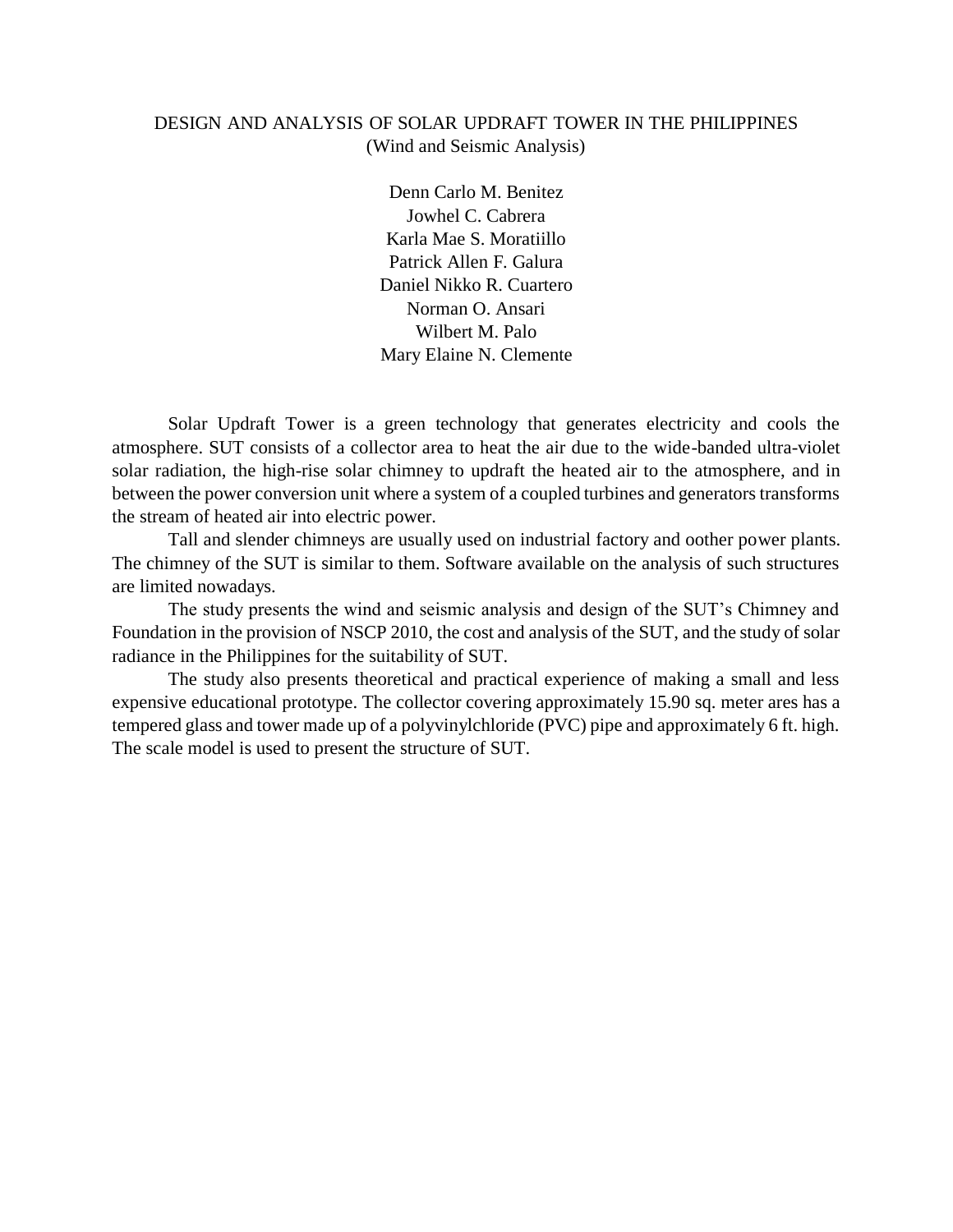#### **DESIGN OF REFLECTIVE PRECAST CONCRETE MEDIAN BARRIER**

Paul Andrew C. Bacani Joshua Luigino A. Cartilla John Lester O. Gania Russel John M. Manalang Ace N. Marquez Christian T. medina Daniel S. Posadas Marvin M. Sido Jenelyn M. Sotelo

Increased accident rates during the nighttime and wet weather conditions on the Bacolor along Jose Abad Santos Avenue (JASA) road, in the vicinity of Brgy Macabacle, Cabalantian, Parulog, Sta. Barbara and Cabetican necessitate the enhancement of highway concrete barrier strength and visibility. JASA road is included on the list of accident prone areas in Pampanga thus location is considered to be suitable for the installation of concrete barrier. The researcher has focused on a single precast concrete median barrier. In this study, experimental testing was performed on precast company using class A mixture with concrete strength of 3500 psi, strength of 24.15 MPa and the reinforcement with yield strength of 248 MPa. To speed up the curing process of concrete, admixtures was used on precast company depending on the contract. The design of this concrete median barrier was based on National Structural Code of the Philippines (NSCP 2010), American Association of State Highway and Transportation Officials (AASHTO) Traffic Load and Barrier. Ultimate Strength (USD) was used in the computation of its moment capacity to prove the effectiveness and safety of the strength of barrier. All forces involved in this study were assumed to be all lateral forces acting on the concrete barrier.

Black and white stripes were chosen in the color to be painter in the concrete barrier specifically acrylic paint was applied in the type of reflectorized paint to be used, due to ordinary black and white stripes used on the common highways, concrete barriers do not satisfy the enough reflected light on the drivers especially during night time. Glass beads were added to provide sufficient reflected light. Typically, glass beads were widely used on rubberized painted part of road for additional Reflectorization with 1.5 refractive index.

Pin type connection was applied to improve its effectiveness and reduce the tendency of sliding of concrete barrier. The proposed 810 mm barrier design uses a simple pin and loop connection with a single pin passing through three sets of loops at each concrete barrier segment end. The top most loops are positioned approximately 193 mm from the top of the barrier and the bottom most loops positioned at 154 mm from the bottom of the barrier.

The study of the proposed reflective precast concrete median barrier in this research was proven to be safe and economical. The difference from the cost of this barrier compared to DPWH concrete barrier is P 376.82 cheaper based from the estimated cost computed.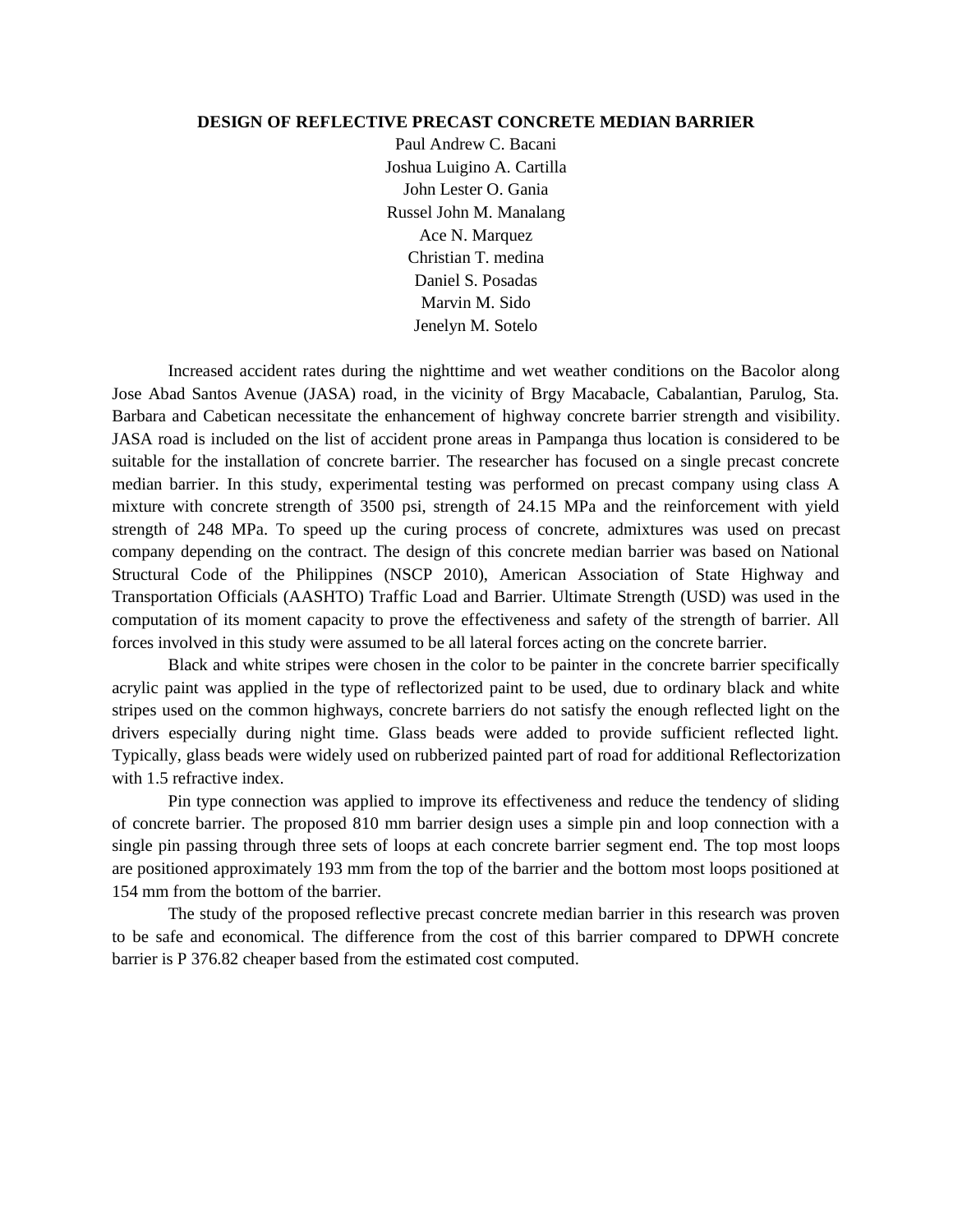#### EARTHQUAKE RESISTING OVERPASS PEDESTRIAN USING ELASTOMERIC BEARING PAD

Castañeda, Arnel M. Bondoc, Jerico G. Cruz, Nico R. Fajardo, Mark Anthony C. Gatchalian, Erish N. Ibañez, Paulo D. Mallari, Romar P. Mendoza, Cris Noel D. Sudaria, Maynard N.

The Philippine Archipelago lies in a highly sensitive position in the Asian continent, named the Pacific "Ring of Fire" and it is one of the most seismically active and disaster prone areas in the world.

This study presents a design of structure using a material that would possibly minimize the destructive effect of an earthquake. This material is called the elastomeric bearing pads which will be added on the system of the overpass.

In addition, overpass pedestrian is designed to achieve effective separation of people and vehicles and improve the traffic conditions, and as a result, to enhance the quality of environment for the residents. Ideally, the separation of people and vehicles will be completely realized when the Overpass Pedestrian System has been appropriately established. Traffic lights for facilitating pedestrians will be no longer set up to improve the efficiency of vehicles in vehicle lanes of busy sections. With the passing efficiency of the main road increases, local traffic pressure will be naturally alleviated.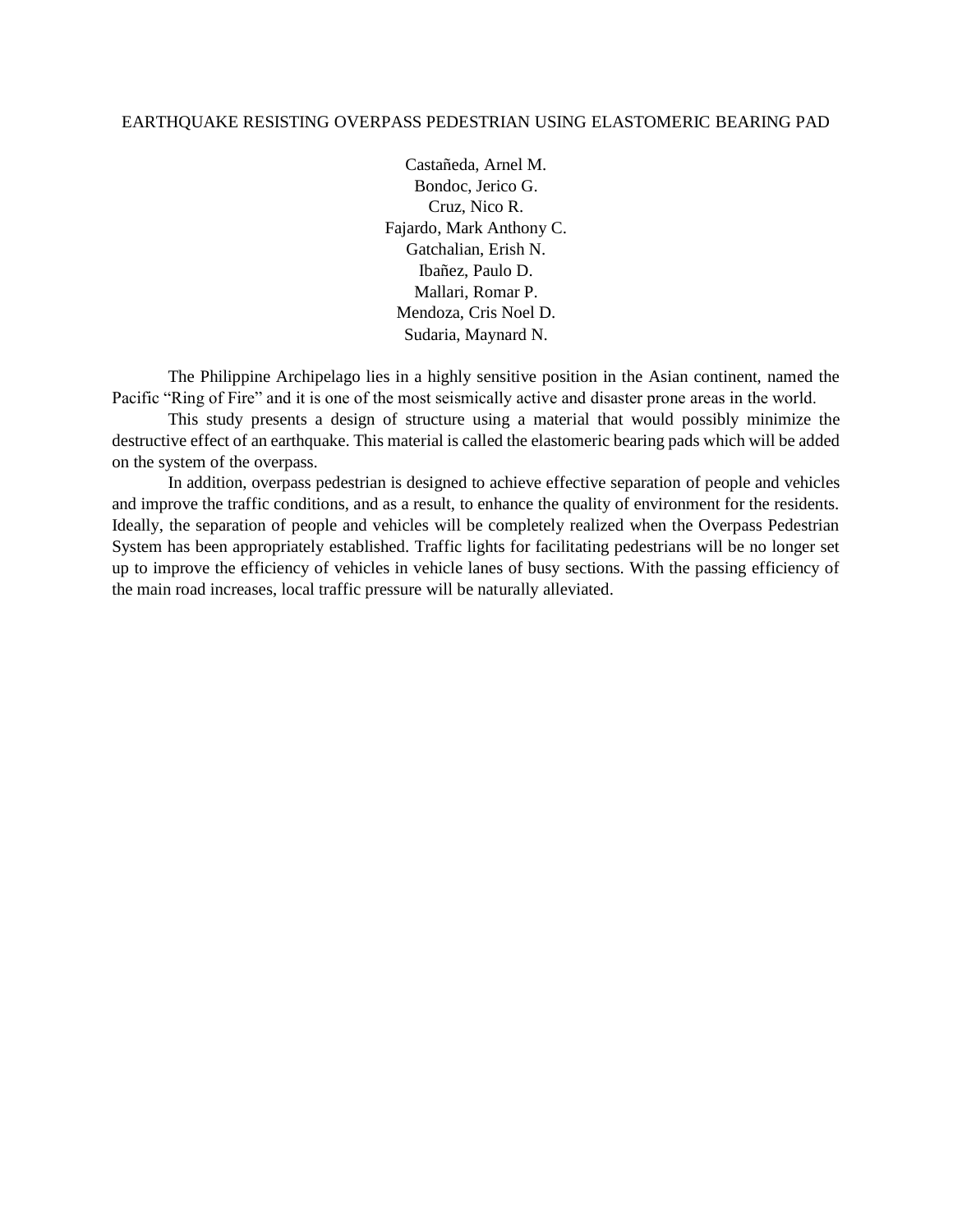## GROUNDSILL AND GABION PROTECTION: MODERN APPROACH FOR SCOURING MITIGATIONS (A COMPARATIVE DESIGN AS BEST SOLUTION FOR THE PRESERVATION OF THE MANCATIAN BRIDGE)

Euflain N. Mercado Kan Robin D. David Jeffrey S. Despi Norie John Ignacio Maybelle G. Juico Sonny Jawo Manese Keith Vincent Regala Marvin G. Santos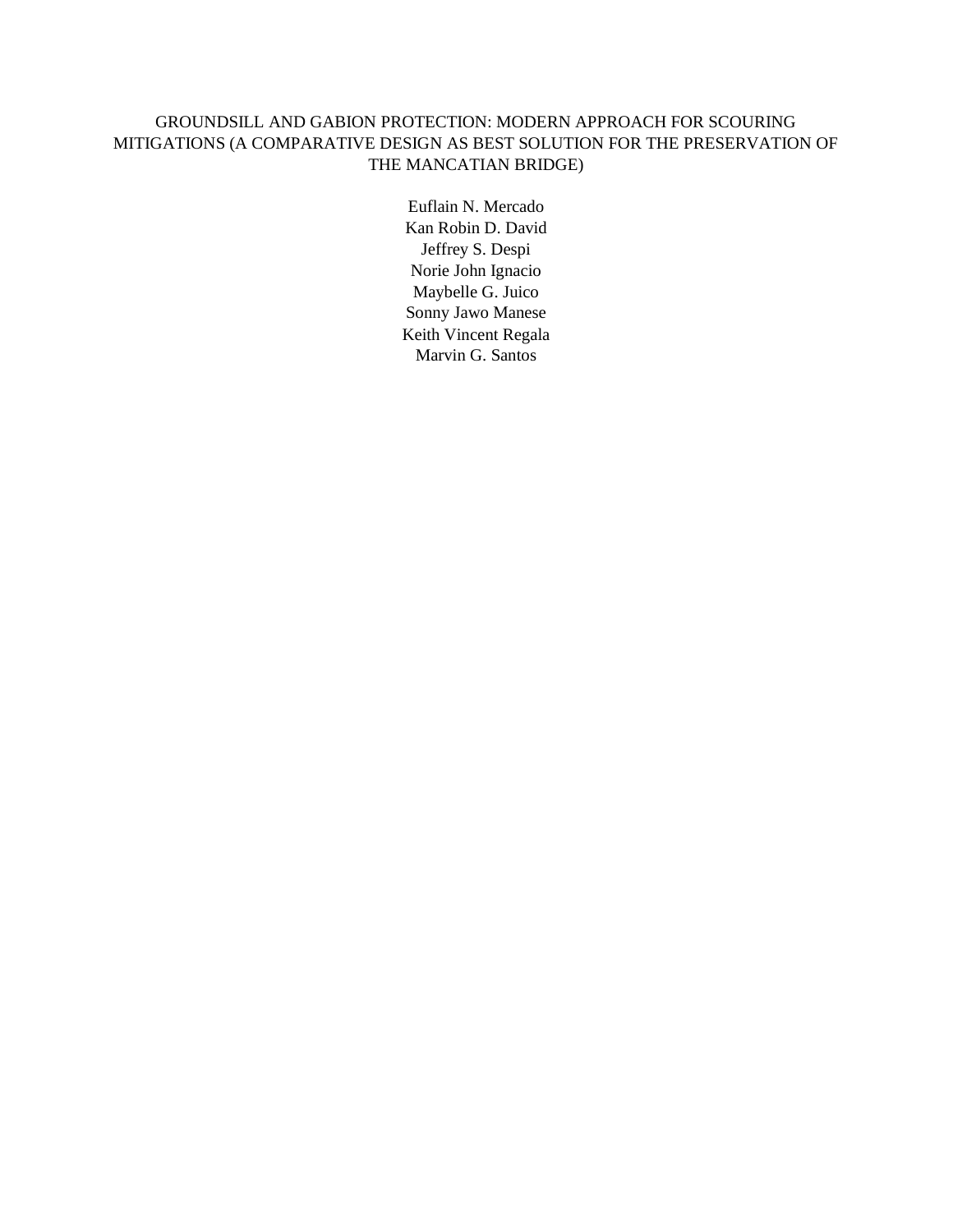#### LOW COST HOUSING USING BAMBOO AS REINFORCEMENT IN CONCRETE

Jennica M. Aguas Zimra Iah E. Aguas Earl Reia D. Bondoc Kate A. Bonus Junevine T. Gomez Charlie R. Guiao John Kevin A. Maniti

As a response to the country's problem facing today, low cost house using bamboo reinforced concrete was a research study that will provide a method of designing a single storey house. The research explained why and how economical using bamboo as reinforcement in the single-storey house existing in the Philippines.

The substantive aim of the study was focused to the design of low cost houses using bamboo reinforced concrete. Working Stress Design or Allowable Stress Design was used. The beam was designed using Transformed Area Method and the column was assumed as short column and axially loaded. The equations and design procedures of steel reinforced concrete in Working Stress Design were used for analysis and design of bamboo reinforced concrete. Thus, the gathered mechanical properties of bamboo were substituted for the reinforcement. The design of footing was not included in the computation. Computerized computations were generated for the design process. Dendrocalamus giganteus which was available in Pampanga was chosen due to unlimited number of bamboos in the Philippines. The existing plan came from Nayong Tsinoy located at San Pablo, San Simon, Pampanga. Moreover, the study also considered that the bamboo was already available and already cut and trimmed into different sizes with different colors and symbols for identification of its strength. Furthermore, a portion of actual beam and column size with actual materials were constructed.

The designed beam has a cross-section dimension of 250 mm by 250 mm. the said structural element has a total of four (4) bamboo rods which has a diameter of 20 mm. Two (2) rods will be on upper portion while the other two (2) rods will be at the bottom. For stirrups, a diameter of 10 mm spaced at 200 mm will be enough.

The designed column has a cross-section dimension of 200 mm by 200 mm. The said structural element has a total of four (4) bamboo rods which has a diameter of 16 mm. Two (2) rods will be on upper portion while the other two (2) roods will be at the bottom. For lateral ties, a diameter of 10 mm spaced at 200 mm will be enough.

The difference of the two materials was PhP 50,629.47. The cost of steel was higher compare to bamboo. Using bamboo as reinforcement in concrete will deviate cost. Moreover, bamboo was significantly safe, at the same time, economically effective.